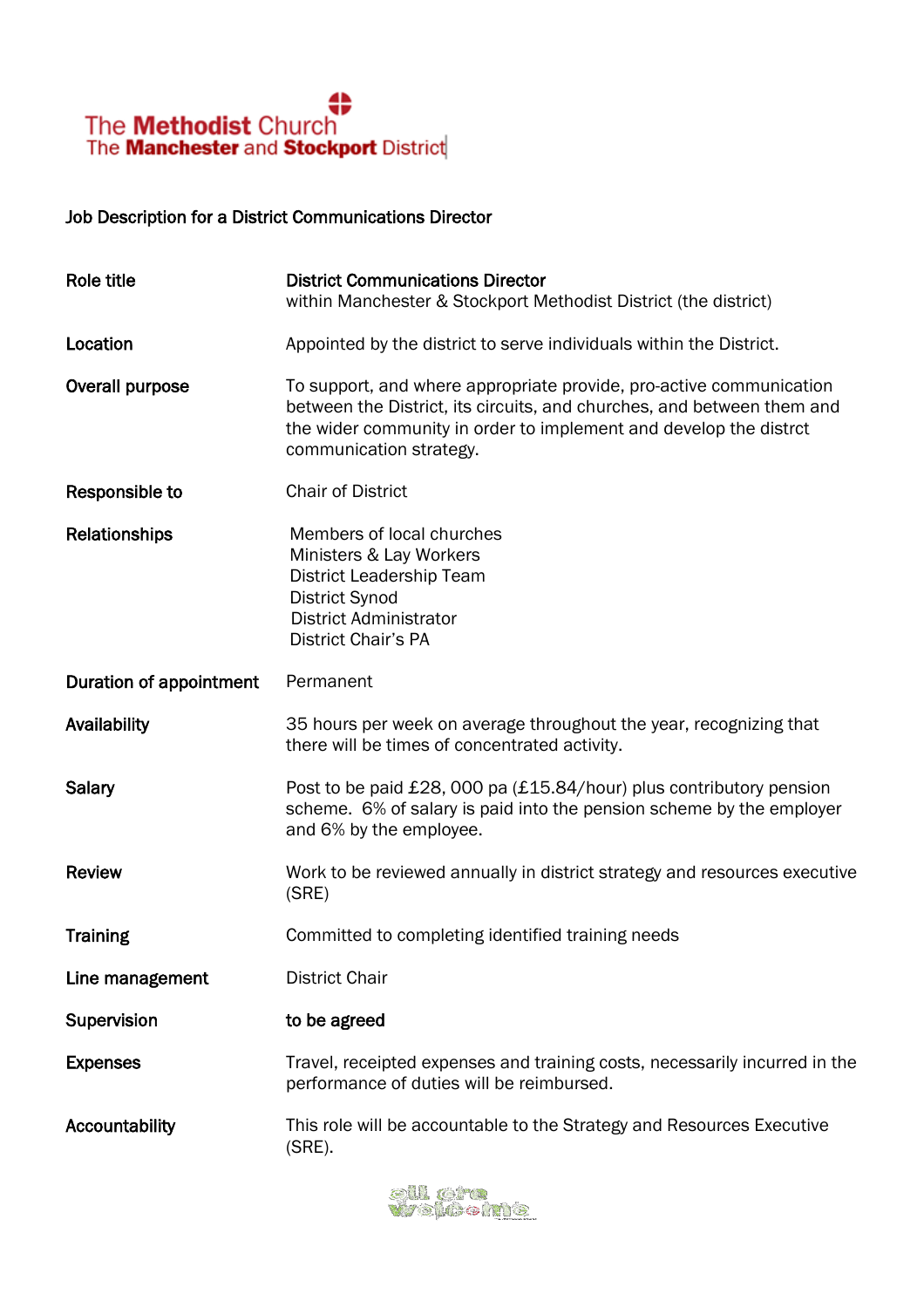# Key Responsibilities

*The following duties will be undertaken as part of the role outlined above. All roles within the District carry with them the responsibility to take the safeguarding of children and vulnerable adults seriously and any concerns that arise within them should be reported as per the district safeguarding* policy.

To raise the profile and awareness of the work of the district internally and externally

# Internal Communication

- 1. ensure communication structures are fit for purpose and fully utilised
- 2. ensure district staff involved in communications are suitably equipped and trained
- 3. Establish a set of common resources for all district staff
- 4. Identify key stakeholders who needs to know what when and how and ensure that content is sent in a targeted way.
- 5. Use electronic communication only, unless specifically requested otherwise (with the exception of the prayer handbook, which should be available digitally and in printed form).
- 6. to enable people in district and circuits to be equipped to exercise their particularly ministry and fulfil their calling
- 7. to increase the awareness of learning opportunities
- 8. to enable officers and other across the district to see new ways of doing things
- 9. to enable a flow of relevant information between churches, circuits, and individuals
- 10.to better inform churches and circuits about opportunities leading to new activities

## 11. External communication

- 1. ensure that information which is available to be discovered (primarily the website and social media presence) is of high quality, up to date and easily accessible;
- 2. promote stories of good news (these will largely come from the churches and circuits but can be promoted or supported by the district);
- 3. work with the connexional communications team to manage communication in relation to crisis events.

## Key tasks

- 1. To monitor and develop a communications strategy and plan for the District which will support the effective achievement of the district development plan.
- 2. To support the sharing across the district and more widely of stories and good practice within churches and circuits.
- 3. To produce and develop electronic publications for use within the District, including by producing and writing appropriate material and the annual prayer handbook in printed and electronic forms.
- 4. To edit and develop the District website and the use of social media, ensuring they promote positive stories of the work of the Methodist Church throughout the District.